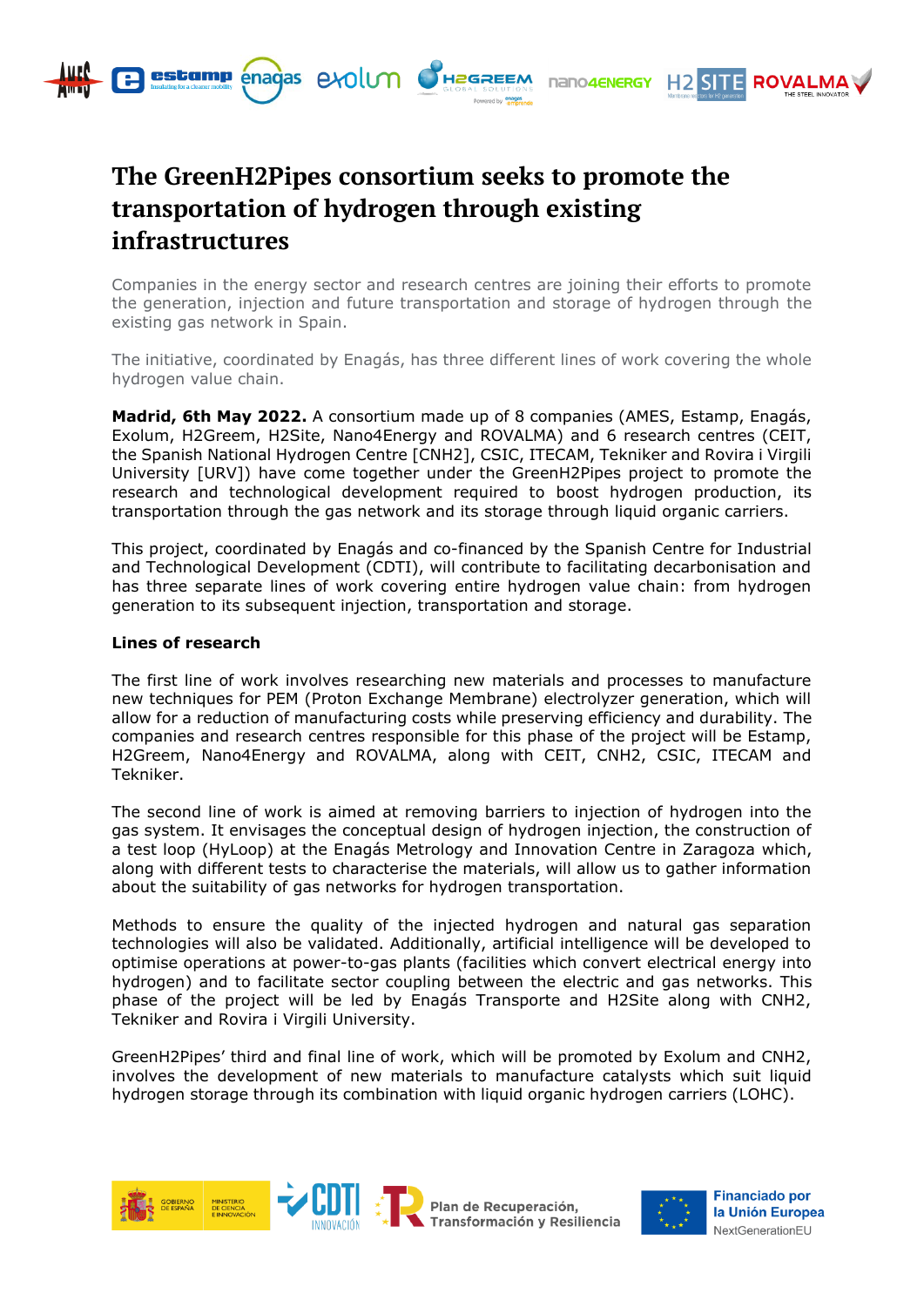





# **Hydrogen**

Hydrogen is the most abundant element in the universe, but it is hardly found in nature in molecular form. Usually, it is found combined with other elements, therefore it is necessary to produce it artificially for industrial use. Hydrogen is an energy vector which does not produce greenhouse gases and which favours decarbonisation in multiple sectors that are difficult to convert to electrical operations.

For hydrogen to be considered green, it must be produced from 100% renewable energy sources, such as solar or wind energy, which will be used to separate water into hydrogen and oxygen.

# **Innovation for decarbonisation**

The project received public financial support from the Missions Science and Innovation 2021 initiative of the Spanish Centre for Industrial and Technological Development (CDTI) in December 2021.

This project reinforces the respective decarbonisation strategies of the companies and research centres involved in it and is aligned with the technological objectives of the European Clean Hydrogen Alliance.

# **About Enagás:**

Enagás has 50 years of experience in the development, operation and maintenance of energy infrastructures and it operates in eight countries. It is also certified as a Transmission System Operator (TSO) by the European Union. Enagás has pledged to achieve carbon neutrality by 2040 and has a strong commitment to the decarbonisation process. In the field of renewable gases, Enagás promotes more than 50 specific projects in Spain, together with more than 60 partners. The Green Link initiative to facilitate connections to the high-pressure gas pipeline network to facilitate the production of biomethane and other renewable gases such as hydrogen is notable among the projects Enagás has launched. [www.enagas.es](http://www.enagas.es/)

# **About the AMES PM TECH CENTER:**

AMES PM TECH CENTER, located in Sant Vicenç dels Horts (Barcelona), is the research and development centre of the company AMES, one of the world leaders in the manufacture of sintered metal components. Its main products are sintered structural components of different grades of steel, soft magnetic sintered parts for low and high frequency, self-lubricating sintered bronze and iron bearings, from the SELFOIL® standard range for sale to AmesPore® porous metal filters and components and OsteoSinter® porous titanium biomedical implants. AMES is a financial and technological independent company with 100% Spanish capital founded in 1951. The company has nine production centres in Spain, Hungary, USA and China, three technology centres in Spain and a worldwide sales and technical support network that serves more than 1,000 customers in more than 60 countries.

# **About Estamp:**

Estamp aids its global clients on their journey toward conversion to electrical operations, providing solutions adapted to new technologies to achieve clean mobility. We are leaders in our industry with over 35 years of experience and we pioneer insulation solutions by leading automotive manufacturers. We have a strong presence in the three main regions of the automotive industry: Europe, Asia and North America.





Plan de Recuperación, Transformación y Resiliencia



**Financiado por** la Unión Europea NextGenerationEU